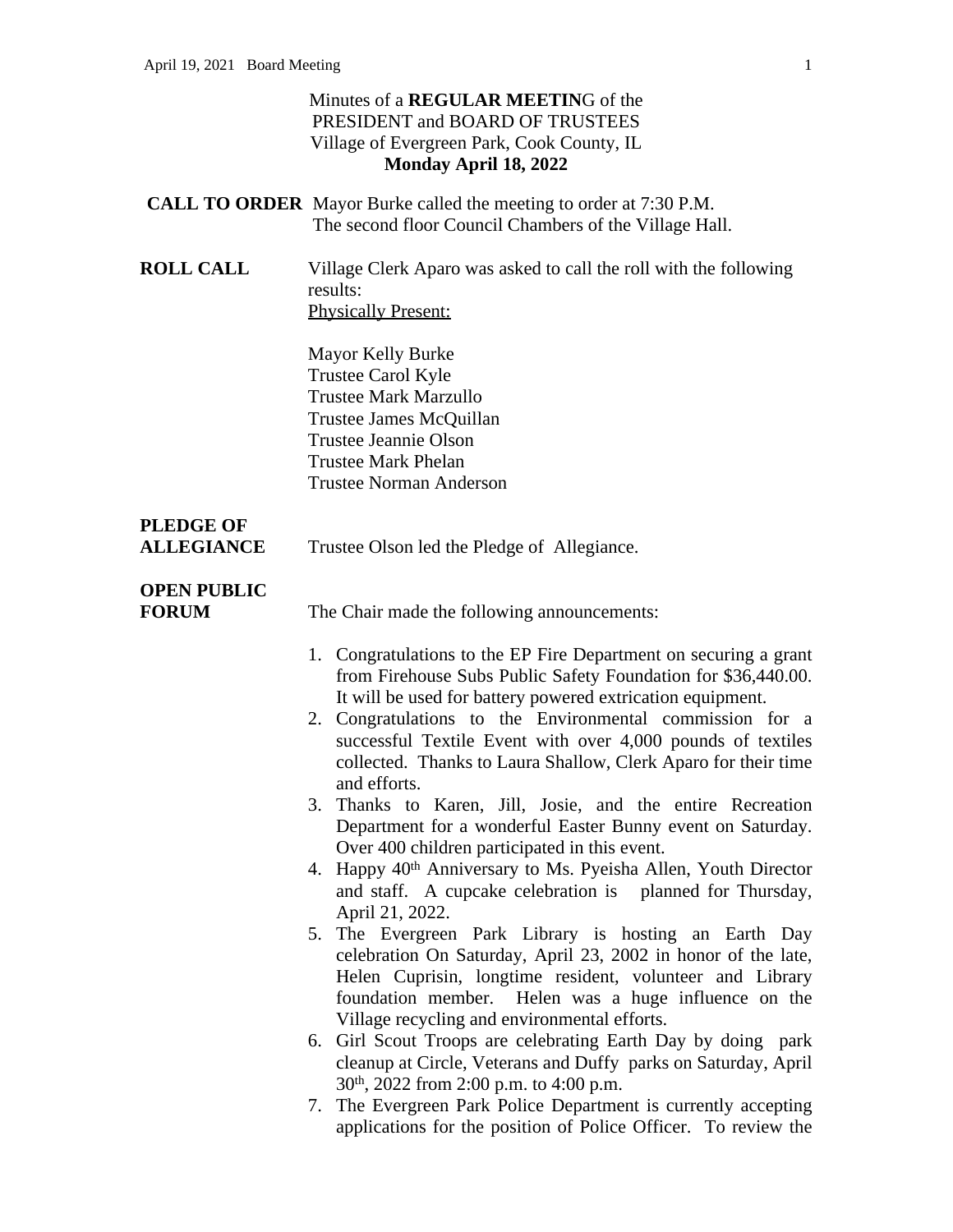minimum requirements, documentation and purchase an application or obtain more information, please go to recruitment@iosolutions.com or call 1-800 343-HIRE. Applications are due May 13, 2022 at 2:00 p.m. and testing will be held on June 11, 2022 at 8:00 a.m.

- 8. Friday, April 22, 2022 from 1-3 p.m. a celebration of Earth Day 2022, with the Youth Departments, "The Great Global Clean-up" will occur at the 50-Acre park, 2701 W. 91st Street.
- 9. Saturday, April 23, 2022 St. Bernadette's celebrates their 75<sup>th</sup> Anniversary with Mass and dinner to follow at Ridge Country Club.
- 10. Farmer's Market returns on Thursday, May 5, 2022 until October for flowers, food vendors and farm-grown veggies and produce.
- 11. The Annual Independence Day parade returns on Friday, July 1, 2022 at 6:30 p.m. with fireworks to follow at Duffy Park.

### **OPEN PUBLIC**

AUDIENCE Ms. Deb Grand, EP resident, 98<sup>th</sup> & Ridgeway questioned the renovation of Duffy Park and completion of the pickle ball court. Mr. Gavin Yeaman answered it will be a complete tear out with new playground equipment and it will take some time. The Mayor stated pickle ball courts will be added to the park.

### **REGULAR**

**AGENDA**

**MINUTES** Motion by Trustee Phelan second by Trustee Kyle to waive the reading of the minutes of the April 4, 2022 Regular Meeting of the President and Board of Trustees as presented was passed by unanimous voice vote and so ordered by the Chair.

#### **RESOLUTION**

**NO. 12- 2022** Motion by Trustee McQuillan second by Trustee Marzullo to approve **Resolution NO. 12-2022,** in the General Corp. Fund, \$ 511,323.51 and \$61,125.63 in the Water Management Fund, \$6,669.00 in the 95<sup>th</sup> Street Fund, \$20.00 in the Street Bond Fund, and \$25,359.26 in the Self Insurance Fund for a total of \$ 604,497.30. Upon roll call, voting YES Trustees, Kyle, Marzullo, McQuillan, Olson, Anderson and Phelan voting NO: NONE. The motion was passed and so ordered by the Chair.

### **VILLAGE TREASURER**

**REPORT** Motion by Trustee Phelan second by Trustee Anderson to approve the Village Treasurer's report for March 2022 with \$7,264,372.03 in the General Fund and \$ 5,660,062.97 in the Sewer and Water Fund. The motion was passed by unanimous voice vote and so ordered by the Chair.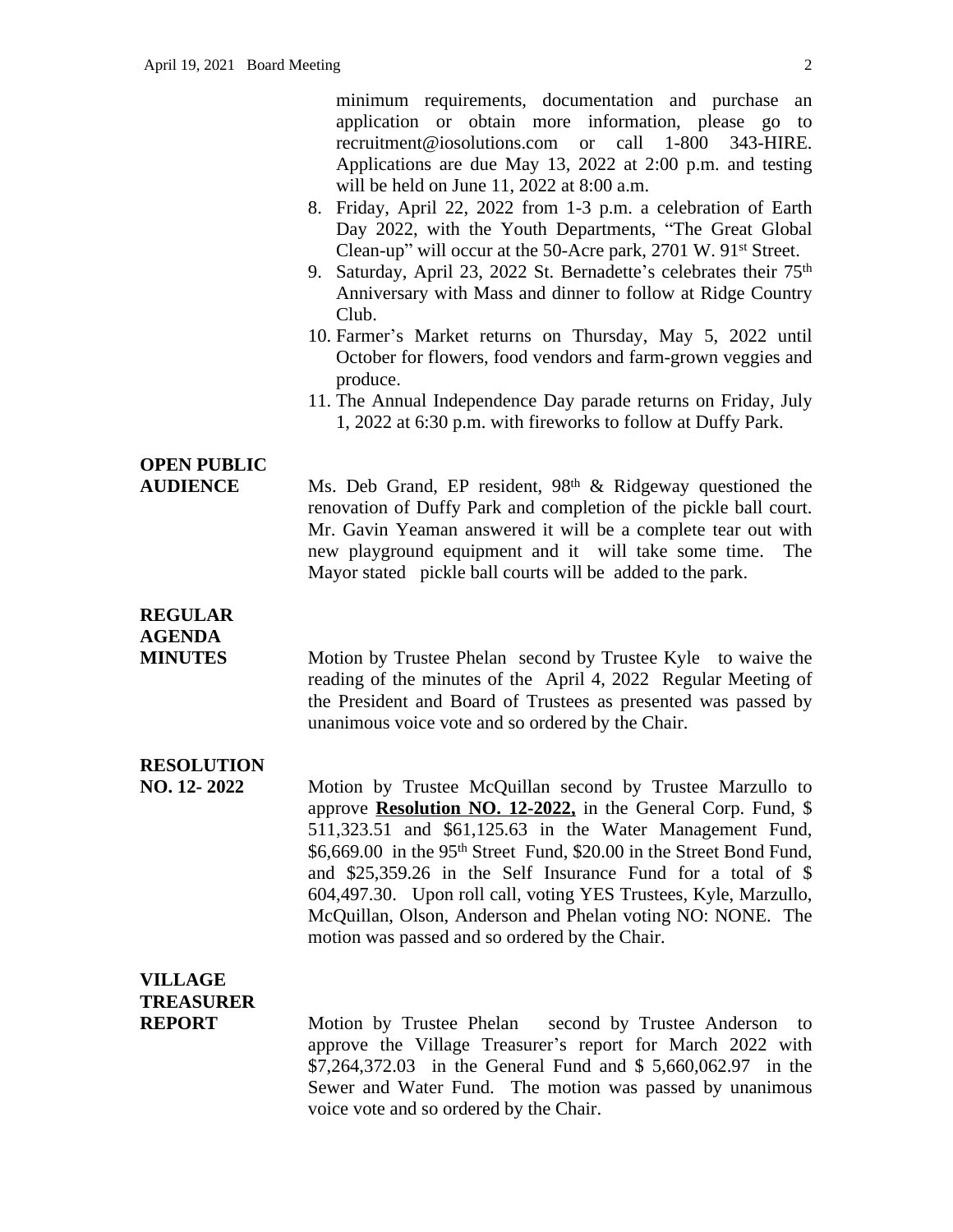#### **BUSINESS**

**CERTIFICATES** Motion by Trustee Marzullo second by Trustee Kyle to approve the business license application for **Thrive Works Clinical – Illinois P.C.** to conduct an office for mental health counseling located at 9730 S. Western Avenue, Suite 350. Upon roll call, voting YES Trustees Marzullo, McQuillan, Olson, Anderson, Phelan and Kyle voting NO: NONE. The motion was passed and so ordered by the Chair.

> Motion by Trustee Kyle second by Trustee Phelan to approve the business license application for **Dr. Tracey L. Gaston, P.C.** to conduct a general family dentistry office located at 10004 S. Kedzie Avenue. Dr. Gaston stated she is moving from 9901 S. Western, Chicago due to the sale of the office building. Upon roll call, voting YES Trustees McQuillan, Olson, Anderson, Phelan, Kyle and Marzullo voting NO: NONE. The motion was passed and so ordered by the Chair.

> Motion by Trustee Phelan second by Trustee McQuillan to approve the business license application for **Anchor Staffing, Inc.** to conduct an office for medical employment staffing located at 9730 S. Western Avenue, Suite 834. Ms. Johnson stated she is moving from the same building at 9901 S. Western. Upon roll call, voting YES Trustees Olson, Anderson, Phelan, Kyle, Marzullo and McQuillan voting NO: NONE. The motion was passed and so ordered by the Chair.

> Motion by Trustee Marzullo second by Trustee Phelan to approve **Taqueria Varitas** to conduct a fast food taco shop located at 3500 W. 95<sup>th</sup> Street (former Charley's Jewelry). The petitioner Alexandra distributed food samples to the Board and the audience. She stated they currently own and operate a business in Bronzeville.

> A brief discussion took place regarding parking and the business hours of Monday through Friday, 11 a.m. to 8:00 p.m. The business will be closed on the weekend for food prep and catering jobs. They intend to do carry outs with phone orders and do not anticipate extended parking. Future plans may include inside seating and liquor but is not planned at this time. She also stated they are interested in purchasing the building. Upon roll call, voting YES Trustees Olson, Anderson, Phelan, Kyle, Marzullo and McQuillan voting NO: NONE. The motion was passed and so ordered by the Chair.

## **ORDINANCE**

**NO. 6-2026** Motion by Trustee Marzullo second by Trustee Kyle to approve **ORDINANCE. NO. 6-2022, "AN ORDINANCE AMENDING CHAPTER 20, SOLID WASTE, OF THE EVERGREEN**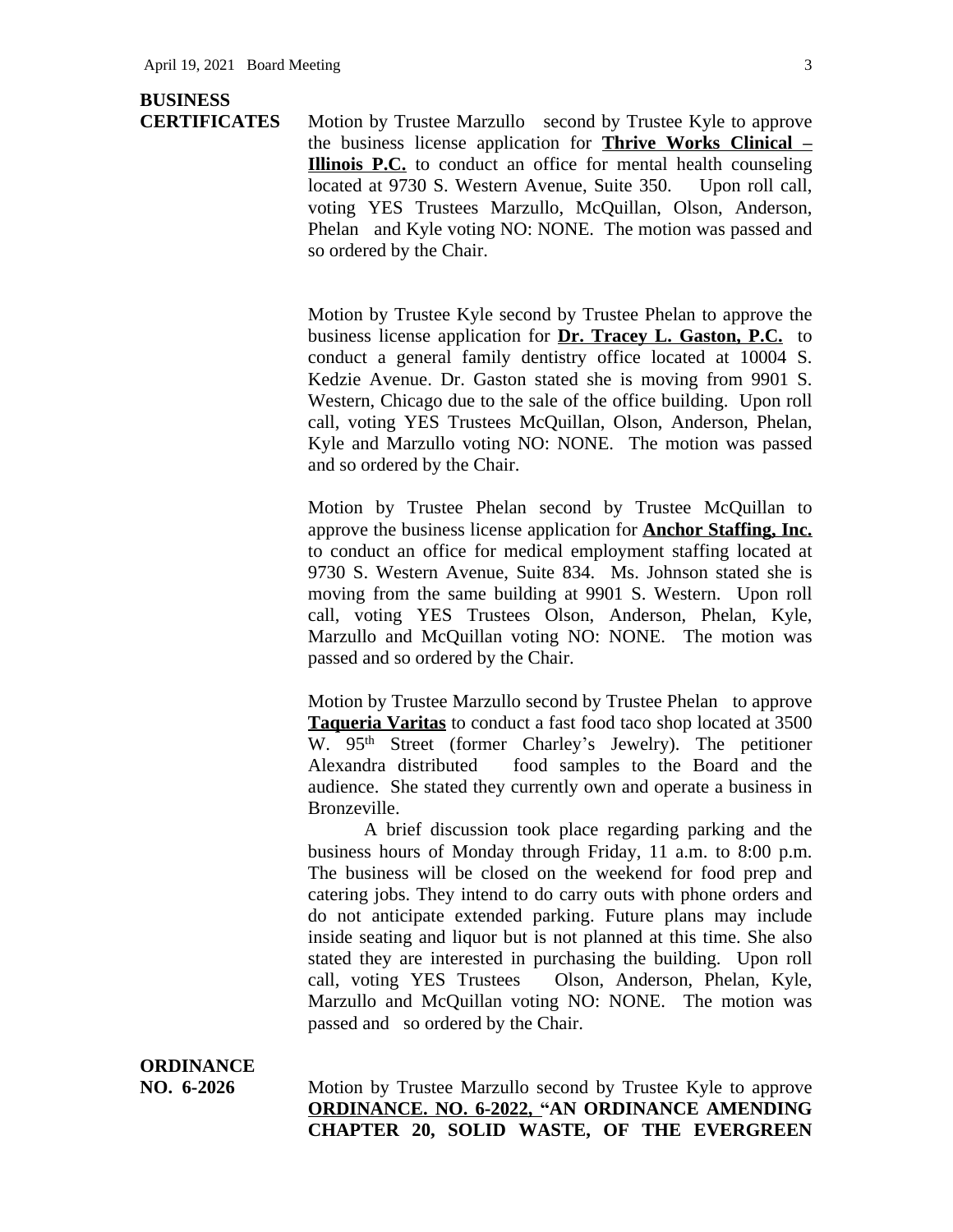**PARK MUNICIPAL CODE, BY AMENDING SECTION 20- 4, WASTE LANDSCAPE WASTE AND RECYCLING SERVICE CHARGE, AND BY AMENDING CHAPTER 24, WATER SEWERS AND SEWAGE DISPOSAL, OF THE EVERGREEN PARK MUNICIPAL CODE, BY ADDING SECTION 4-135, LIEN FOR UNPAID CHARGES, AND BY AMENDING SECTION 24-208 LIEN ON UNPAID CHARGES."** The Chair explained this allows the Village to lien properties for non-payment of refuse charges. Upon roll call, voting YES Trustees Anderson, Phelan, Kyle, Marzullo, McQuillan and Olson voting NO: NONE. The motion was passed and so ordered by the Chair.

**ORDINANCE**

**NO. 7-2022** Motion by Trustee McQuillan second by Trustee Olson to approve **ORDINANCE NO.7-2022, "AN ORDINANCE AMENDING SECTION 3-58, FEES AND LIMITATIONS, OF CHAPTER 3, ALCOHOLIC LIQUOR, OF THE EVERGREEN PARK MUNICIPAL CODE BY INCREASING CLASS AA LICENSES BY ONE AND DECREASING CLASS B LICENSES BY ONE."** Upon roll call, voting YES Trustees Phelan, Kyle, Marzullo, McQuillan, Olson and Anderson voting NO: NONE. The motion was passed and so ordered by the Chair.

#### **ORDINANCE**

**NO. 8-2022** Motion by Trustee Kyle second by Trustee Anderson to approve **ORDINANCE NO. 8-2022, "AN ORDINANCE OF THE VILLAGE OF EVERGREEN PARK APPROVING A REAL ESTATE PURCHASE AGREEMENT WITH FLAHERTY BUILDERS II, LLLP FOR PROPERTY LOCATED AT 3220- 3240 WEST 98th STREET AND 3225 WEST 97TH STREET, EVERGREEN PARK, ILLINOIS."** Upon roll call, voting YES Trustees Kyle, Marzullo, McQuillan, Olson, Anderson and Phelan voting NO: NONE. The motion was passed and so ordered by the Chair.

## **TAVERN IN**

**THE GREEN** Motion by Trustee McQuillan second by Trustee Olson to approve the request from Tavern in the Green to change the liquor license to a Class AA. The Chair explained this would allow sales of packaged goods along with on premises sales. Upon roll call, voting YES Trustees Marzullo, McQuillan, Olson, Anderson, Phelan and Kyle voting NO: NONE. The motion was passed and so ordered by the Chair.

#### **ARBOR DAY**

**PROCLAMATION** Motion by Trustee Anderson second by Trustee Phelan to proclaim, "**Friday, April 29, 2022 as Arbor Day in the Village of Evergreen Park."** The Chair thanked Gavin Yeaman, Deputy St. Director and village arborist for his efforts in securing Evergreen Park as a Tree City, USA. Upon roll call, voting YES Trustees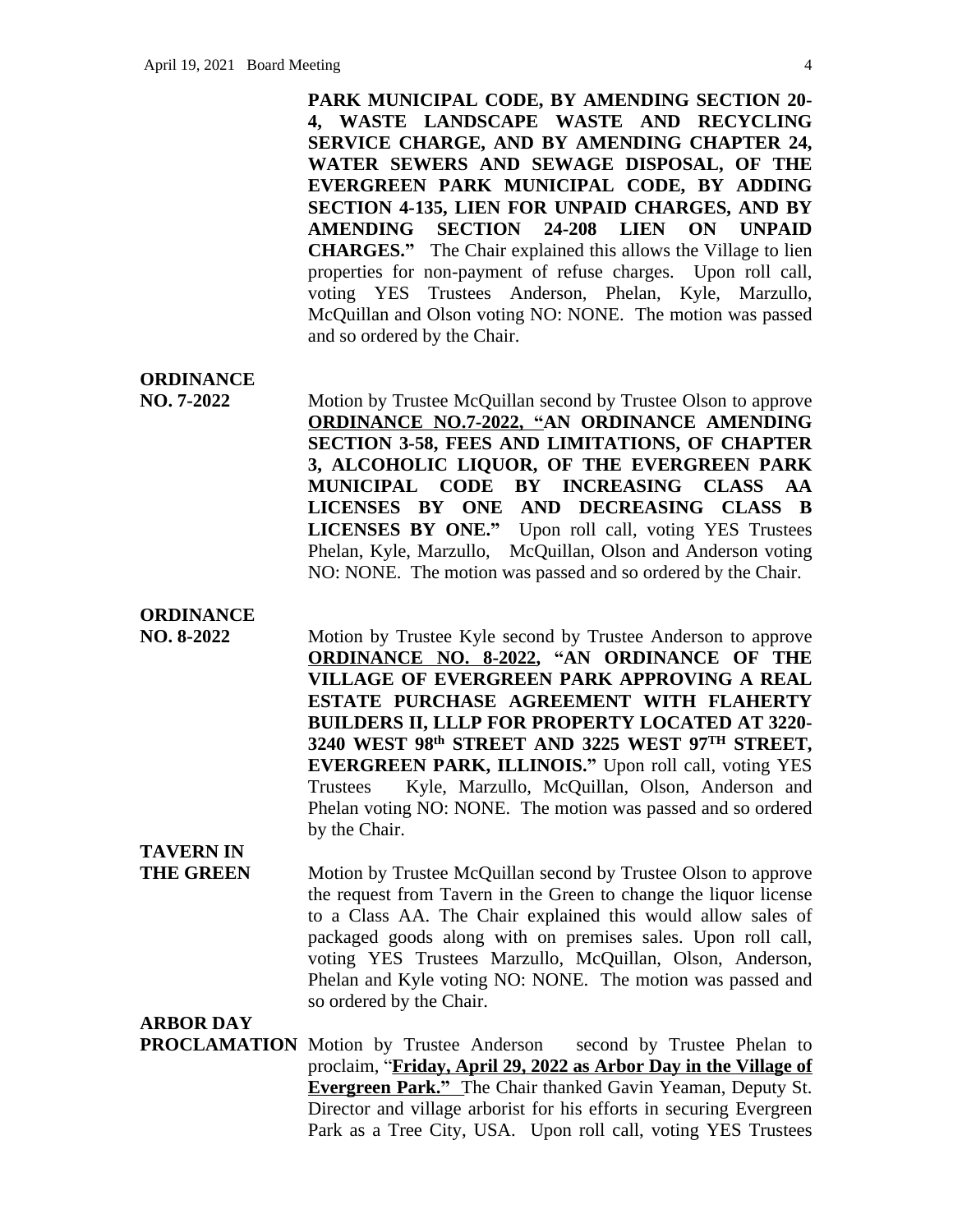## **POLICE DEPT.**

**CAR AUCTION** Motion by Trustee McQuillan second by Trustee Kyle to approve the Police Department's request to sell at auction a seized vehicle in need of costly repairs. It is a 2008 ford Taurus, formally assigned as Unit 2525. Upon roll call, voting YES Trustees Olson, Anderson, Phelan, Kyle, Marzullo and McQuillan voting NO: NONE. The motion was passed and so ordered by the Chair.

## **MEMORIES TO**

**GO REQUEST** Motion by Trustee Phelan second by Trustee Kyle to approve the request from OCS Director Beth Novotny and Virginia Wrobel of Senior Council to hold the annual "Memories to Go" on Saturday, September 10, 2022 at Yukich Fields from 9:00 a.m. to 2 p.m. Upon roll call, voting YES Trustees Anderson, Phelan, Kyle, Marzullo, McQuillan and Olson voting NO: NONE. The motion was passed and so ordered by the Chair.

### **ENGINEER**

**REPORT** Mr. Klass stated he is available for questions regarding the bids to be approved later in this meeting.

### **ATTORNEY'S**

**REPORT** Village Attorney Cainkar had no report.

#### **SANITARY SEWER LINING**

**(VILLAGE)** Motion by Trustee Olson second by Trustee McQuillan to approve the Public Works Directors recommendation to award the Village Sanitary Sewer Lining 2022 to the low bidder of Hoerr Construction, Inc. at a price of \$ 341,834.00. This is for the Village project portion paid for with A.R.P.A. monies. Upon roll call, voting YES Trustees, Phelan, Kyle, Marzullo, McQuillan, Olson and Anderson, voting NO: NONE. The motion was passed and so ordered by the Chair.

## **CDBG SAN. SEWER**

**LINING** Motion by Trustee Phelan second by Trustee Marzullo to approve the Public Works Directors recommendation to award the CDBG Sanitary Sewer Lining 2022 to the low bidder of National Power Rodding Corp. At a price of \$ 370,960.00. CDBG grant monies in the amount of \$250,000 will be used with the remainder from water management funds. Upon roll call, voting YES Trustees, Kyle, Marzullo, McQuillan, Olson, Anderson and Phelan